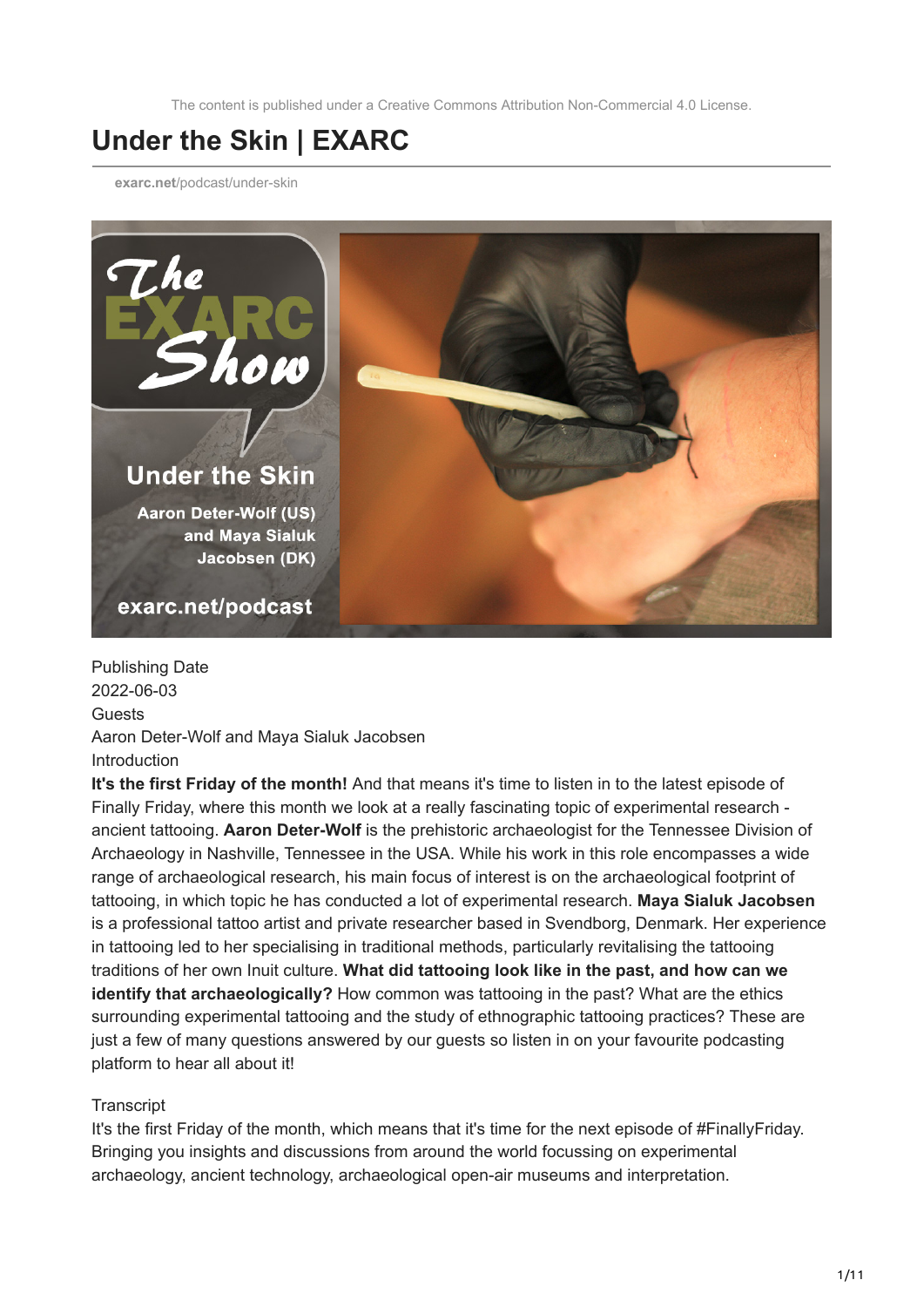**Matilda**: Hello and welcome to #FinallyFriday. My name is Matilda Siebrecht and today I am joined by two specialists from our EXARC community and abroad focusing on tattooing. Aaron Deter-Wolf is the archaeologist for the Tennessee Division of Archaeology in Nashville,Tennessee in the USA. While his work encompasses a wide range of archaeological research, his main focus of interest is on archaeological tattooing, in which topic he has conducted a lot of experimental research himself.

Maya Sialuk Jacobsen is a professional tattoo artist and private researcher based in Svendborg, Denmark. Her experience in tattooing led her to specializing in traditional methods, particularly revitalizing the tattooing traditions of her own Inuit culture. Her work focuses on documenting the patterns and meaning of tattoos in the past and ensuring that the revival of Intuit tattoos in the present remains safe and authentic to the original meaning of this important tradition. I have a quick question to start you off. Why would you say, is it important to look at tattooing in the past, perhaps Maya, you want to start us off?

**Maya**: Yeah, I could. If I speak from an Inuit perspective, looking at the tattoos has given us a chance to get to know the female role in the pre-colonial Inuit societies. Despite the fact that we are perhaps the most researched and described people in the world, the female side of our people has been neglected quite a bit. There's so much emphasis on the hunter and his abilities and his tools and what the woman was doing besides sewing and cooking is not really described anywhere. So when I started getting into the tattoos, I realized that there was an entire story about the female culture of Inuit that I had never heard before. And I guess that old tattoo practices, if possible to analyze the meaning and the purpose of the old tattoos, then we get a really good glimpse into the immaterial part of the culture. And sometimes it reveals stories about a certain segment of the people and in our case it is the women. So I find that quite important.

**Aaron**: I sort of come to this topic on the other side of the coin from Maya, where she has this strong focus on the immaterial culture. As an archaeologist, I was originally trained in lithic technologies and then later in bone tool technologies and so I consider myself to be very much of a materialist, of looking at the physical, tangible remains in the archaeological record. And I originally got interested in this topic specifically looking at Native American cultures from north America and from the Eastern Woodlands of north America and coming to the realization that, although we have very strong, or in some cases stronger than others, historical records of traditional tattooing among these indigenous societies, that there was no discussion of tattooing artefacts from archaeological collections, at least not in a meaningful way. This goes back about a decade or so. So as an archaeologist and as someone who myself is tattooed, I was really bothered by this, by this realization that from the archaeological perspective, we were missing this entire class of material culture, when we were analyzing site assemblages and when we were looking at individual artefacts. And then realizing the implications that that had for pretending that we might understand these cultures as a whole, if in fact we're missing these whole categories of material culture, then we're also missing all of these immaterial culture, all of these beliefs and traditions and things like that, that go along with them. And so that sort of launched me into this longer study of specifically tattooing tools in the archaeological record, but more recently transitioning then to also documenting human remains and preserved tattoos as well. So I think that looking at tattooing in the past is really important so that we can sort of make up this lost ground, we can make up this lost time, we still have an opportunity to identify and reconnect material culture from the past with traditional practices and with living practices for today.

**Maya**: I would like to add to that, that every time I'm analyzing a tattoo, I always use this method that I call 'the three circles', where pattern is one, method and material is another and purpose is the third. And obviously when I started working more and more and being more in contact with both Aaron and also with Ben Robitaille, then I had the chance to add more to the understanding of the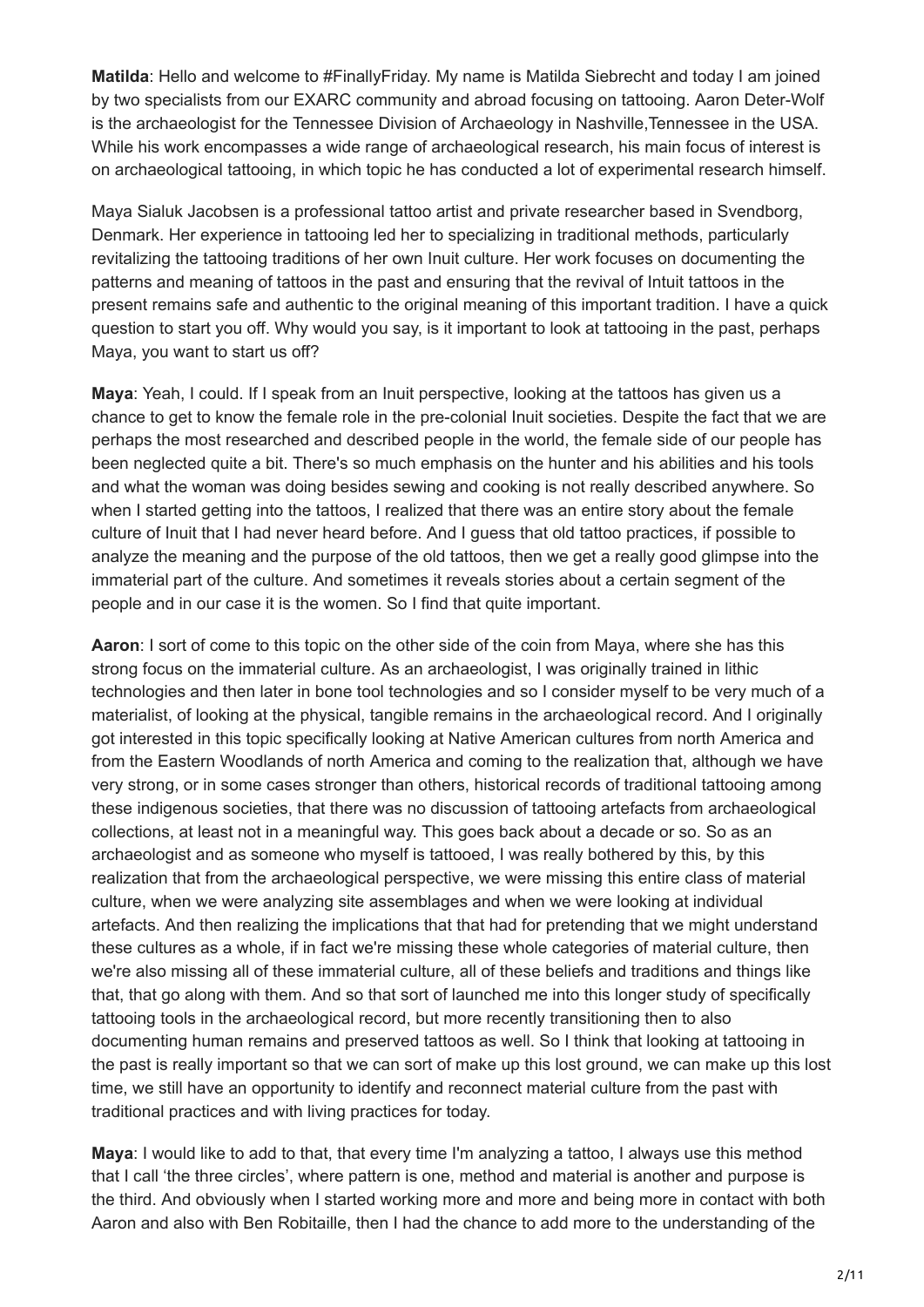tattoo and the tattooing, but also of the way that people think. The way they solve a task like tattooing is so different around the world, how these things are done. And that tells a story of practicality and material that people have access to and it gives like a complete picture. I was not very observant about the tools and the methods as much before I started being in contact with Aaron and Ben and I must admit that it really does give a complete picture.

**Aaron**: And I think the other interesting thing archaeologically about this topic is how much bad information is out there. Archaeology, of course, is informed by the biases of the archaeologists, by the biases of the modern observer. And as anthropologists, we try to escape from those biases, but there's a lot of bad science out there on ancient tattooing. And that ranges from assumptions about how the tattoos were made and the tools or inks that were used, to assumptions about what those tattoos said about or signified for the people who bore them. So that's one of the things that's kept me interested in this topic, in a lot of ways, trying to myth-bust that as I can, is trying to point out these inadequacies that, if left unchecked work their way into the scholarly literature and are cited again and again and again, and sort of become conventional wisdom.

**Maya**: Also about methods, really. In the places where there are tools then the methods are misunderstood. There's a lot of misunderstanding on how the tools are used, especially in the Arctic, which is very interesting. And it is that issue exactly that things are quoted again and again, and it's just being accepted as truth. As a tattoo researcher, for a couple of years in the future, I don't know how long, people like us, we are gonna debunk so many books and articles and theories on tattooing. We're doing nothing but, right now.

**Aaron**: That feels right, yeah. Ben, whom I mentioned earlier, just a couple of days ago, sent me an excerpt of a book chapter on Maya archaeology that was dated 2020. So, just two years old that this book was published and it is talking about the facial markings on some Maya tomb paintings and vase paintings and figurines. And it has this just sort of throwaway sentence in it, written by some of the pre-eminent Maya scholars, where it says basically 'like all preindustrial societies, the ancient Maya tattooed themselves by striking a tattooing tool with a mallet and driving it into the skin'. And that's trash, right? That's a hundred percent uninformed and wrong. There's zero evidence that the ancient Maya used indirect percussion in their tattooing, but those sort of throwaway sentences are exactly the sort of thing that then becomes almost impossible to argue against later on.

**Maya**: Yeah, that is so true. In the Arctic I have found maybe seven different wild theories on how the tattoos were done. Just being a tattooer, just reading them, I would be like, you can't do that, it's not possible! And yet it is really hard to speak against it because it's written by some people who have some kind of place in academia and it's just believed what they're saying, even if it makes no sense at all.

**Aaron**: It's very hard to speak against the old guard and the established academic community and sort of bring these other things to the table. Another one of my favorite examples of this is the question of Ötzi the Iceman and his tattoos, this long running myth that his tattoos were created by incision, by being cut in, rather than poked in, for example. There is zero physical evidence that I've been able to identify to corroborate that, but it still appears as fact on the museum's web page, in public discussions of Ötzi. It just repeats this idea that they were cut into his skin and that the ink was rubbed in from the surface. That's actually something that I hope to drag Maya in on in the future, as a sort of part two of our recent EXARC study, is looking at the data that we gathered through the experimental study that we recently completed with Danny Riday, from New Zealand, and then trying to apply that to the question of Ötzi's tattoos and seeing what we can actually say using replicable data about how his tattoos may have been created.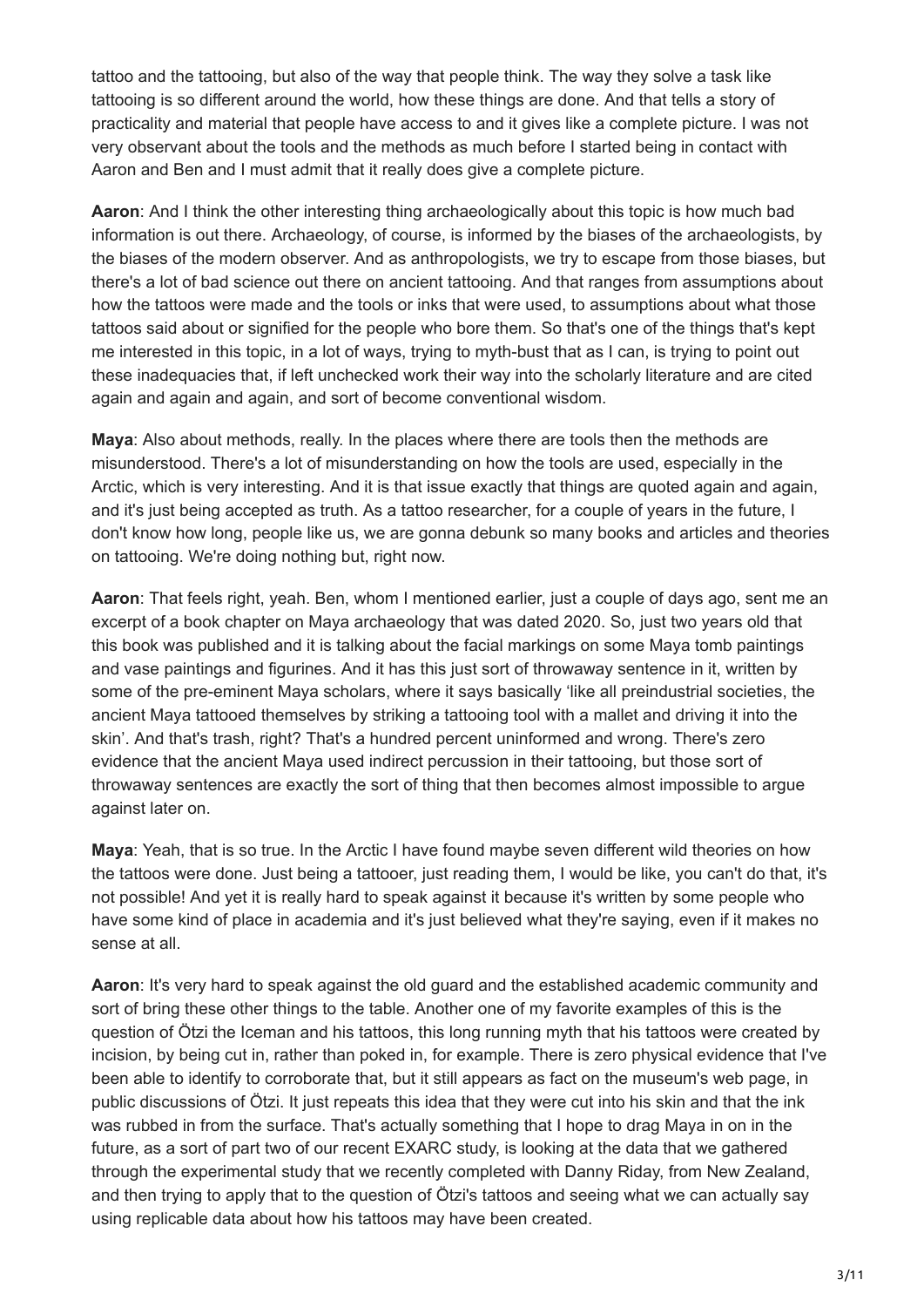**Maya**: But also, if I may speak from the immaterial side of things, all the speculations on why he was tattooed and what it meant. These tattoos are so old, we don't really have any way of knowing, yet it becomes some kind of truth out there that they are acupuncture points. There's so much speculation. And the same goes for my people and everybody else in the world I guess, that there are these half-truths about and speculation and theories that just becomes very established, although there's no proof for it. When we get to know the tools, when we do find out - and I'm speaking very hopeful here - about Ötzi and his tattoos, maybe we will also understand something about his relationship to the environment that he was living in and a sense of why he would do it that way. We have examples of tattooing in areas of the world where it makes no sense, like doing the subdermal tattooing in the Amazon, sounds crazy. It's literally sewing and why would people be sewing tattoos when they're not sewing their clothing et cetera. So there are all these things to look through to get a complete idea of what is the tattoo about.

**Aaron**: Speaking to what you're saying, Maya, one of my archaeological mantras is that people in the past have very little regard for what we think they were doing or why we think they were doing it. We have to keep that in mind just because we say it over and over again doesn't make it... fact. doesn't make it part of their lived experience. And the second thing just for the listeners, Maya mentioned subdermal tattooing. Maya, do you want to expand on that a little bit for folks who may not know what that is?

**Maya**: Subdermal tattooing is the only tattoo form, as far as I know, where you are tattooing horizontally rather than vertically. You're inserting the pigment horizontal rather than vertical, which means that you are creating an entrance and an exit hole, like if you're sewing or poking something with an awl. And then you are pulling something, either a thread or a stick or whatever you have at hand. There are various examples on what is used to insert the pigment through the two holes. It resembles basting or sewing, but the thread is not left in there. It is only pulling the soot or the ink through. So it's a type of tattooing which is primarily found in the Arctic, but it is also found in other places. And it is both the tool and the method part that I am most interested in and I'm testing out the most.

**Aaron**: And some people may have heard this referred to as 'skin stitching'. That's sort of become a conventional way to refer to it. But it was Maya who coined the term subdermal tattooing and it's because she realized that the tools were not limited to eyed needles that were passed through the skin, but there were other classes of tools that were working in the same way with an entrance hole, an exit hole and a pigment channel connecting them. We can't just say skin stitching. We have to talk about this as a practice that encompasses different technologies. So subdermal tattooing, I think, is a great way to refer to that.

**Maya**: Not to mention nothing is being stitched... There is an example of a polar explorer who described subdermal tattooing in a way that is the craziest form that I have read, where you actually enter the chin and you're sewing all the way up to the lip, if you can imagine a vertical line...

**Aaron**: Oh, in a single channel, wow!

**Maya**: One long single channel and Aaron, they would leave the sooted sinew thread in there until it would heal, then they could pull the thread out. That is like one of those things where I'm reading it and as a tattooer, I'm like, how the heck, how, what...?

**Aaron**: Yeah, but I understand that from a technological perspective, right? The way to create a solid line using the subdermal technique is to make the exit hole of the one stitch or mark the entrance hole of the next one, right? So you're connecting those separate in and out holes, but this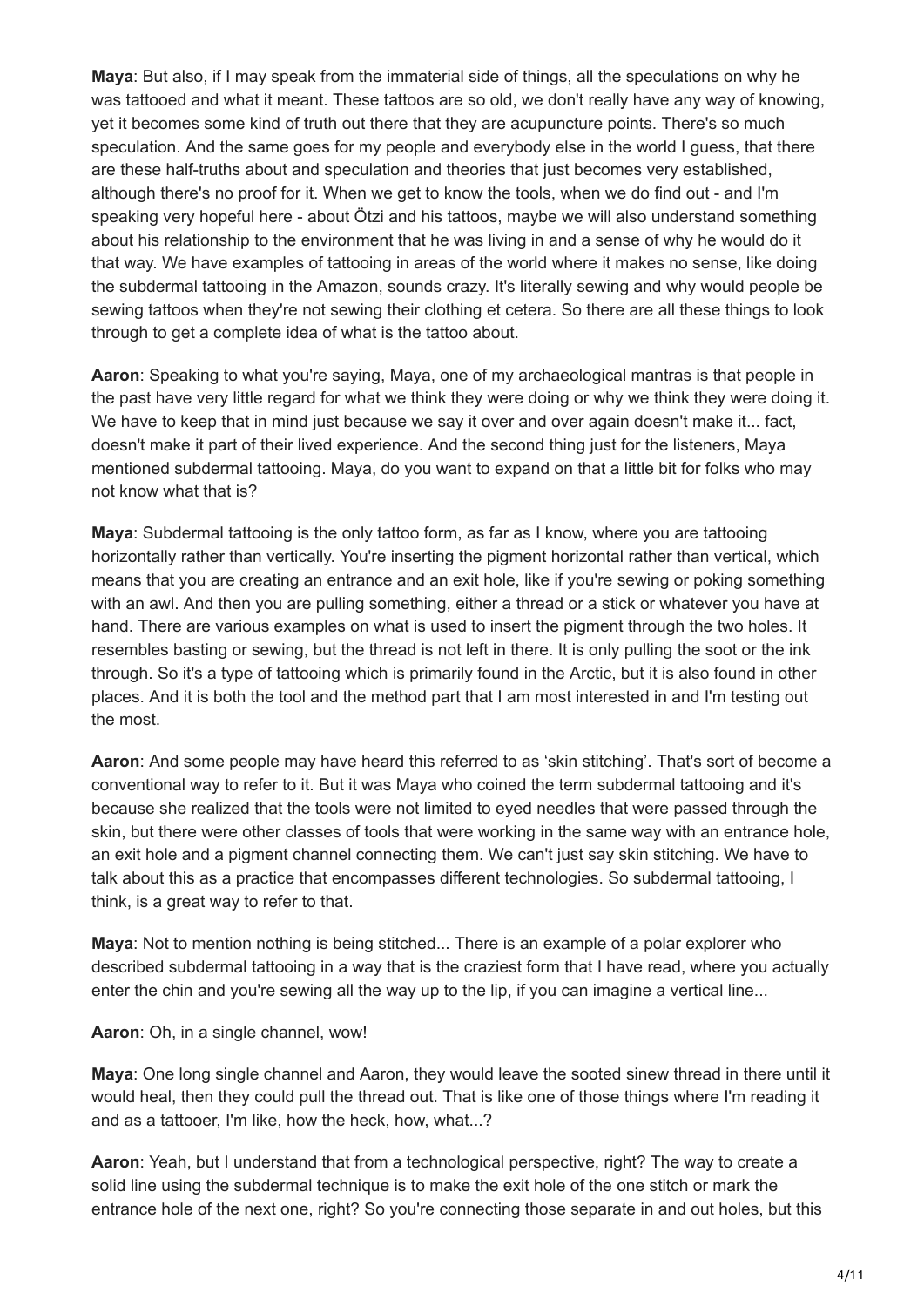would be a way to lessen the initial skin trauma, at least at the surface and just make one long line.

**Maya**: I'm even eager to try it... What I'm curious about is, if you do that, what will happen to the pigment? What will happen when it just sits there under the skin and the body starts to work on the wound or on this strange thing that is under the skin, the body is going to want to attack it, right? What will happen to the pigment? Will it stay in a perfect line or will it just spread out? Will it disappear? I'm very curious, but it is definitely not how we tattoo faces, I can tell you that.

**Aaron**: And you mentioned the vocabulary there, how it's not stitching properly. I think that's important, right? That's one of the big issues with tattoo scholarship, that it has been done predominantly in the modern era in English. And so, English translations or assumptions about indigenous words particularly may not convey what was intended there. One example I've seen of this in some communities where there has been assertion that the ancient tattooing was done via hand tapping, you know, the traditional sort of Polynesian south Pacific style, with indirect percussion. And that's based on linguistics where the original word for that practice, loosely translated to English, becomes 'to strike' or 'to tap', but just that doesn't connect to the methodology necessarily. We have to be more aware of the practice than just what the English translation of that word is.

**Maya**: And that's something that I use in my research as well, where I use the language. And if we use the Inuit word for, let's say, skin stitching, or the subdermal, or now in modern days all kinds of tattoos, even contemporary tattooing, we call it Kakiornerit, which means actually basting, the things that are basted. And when you're basting you pull the thread through, you don't leave it there. I don't know how much sewing you do Aaron, but, it's kinda like when you want to put two pieces together before you do the real sewing, you are basting it. And then when it is done sewing, you can pull that thread out. It is just keeping things in place. So basting is Kakiornerit. The word for stitching or sewing is very different. And that is literally what we call the tattoos and the act of tattooing, is that we're basting.

**Aaron**: Oh, that's fantastic, I like that. I'm curious, one of the possible questions that Matilda passed our way was this idea of how essential do we think it is that researchers studying tattooing are tattooed themselves? What do you think about that?

**Maya**: I remember a discussion we had at some online conference, people started talking about researchers that didn't have any tattoos. I think there are like three steps. There are the untattooed who are not familiar with the process or how it feels, how it heals, how it sits in the body. And then you have the researchers that are tattooed and they have witnessed all of this being done. But I think when we did the EXARC thing, I think a lot of the things that came to the table for me and Danny is because we are tattooers. There is a technological knowledge that is very handy to have when you are researching tattooing. I'm not saying that you can't do it without, but then you need a tattooer friend. There's technology that you just need to understand, like, how does the skin react? When Ben and I were playing around with the soot and the Jagua thing, I think if I hadn't been there to help him with how liquid should it be, will this work, will that work? Because I have that experience with tattooing with different forms of black. It just went way quicker because there was experience in the room.

**Aaron**: I agree with this entirely. I think in some ways it comes down to this idea of communities, maybe? There's this increasing realization in Western archaeology that the archaeology itself can't exist in a vacuum, that it has to engage with indigenous communities and descendant communities. And for this sort of research, I think that another community that's important to engage with, or at least be aware of, is the tattooing community, is professional tattooers, who may or may not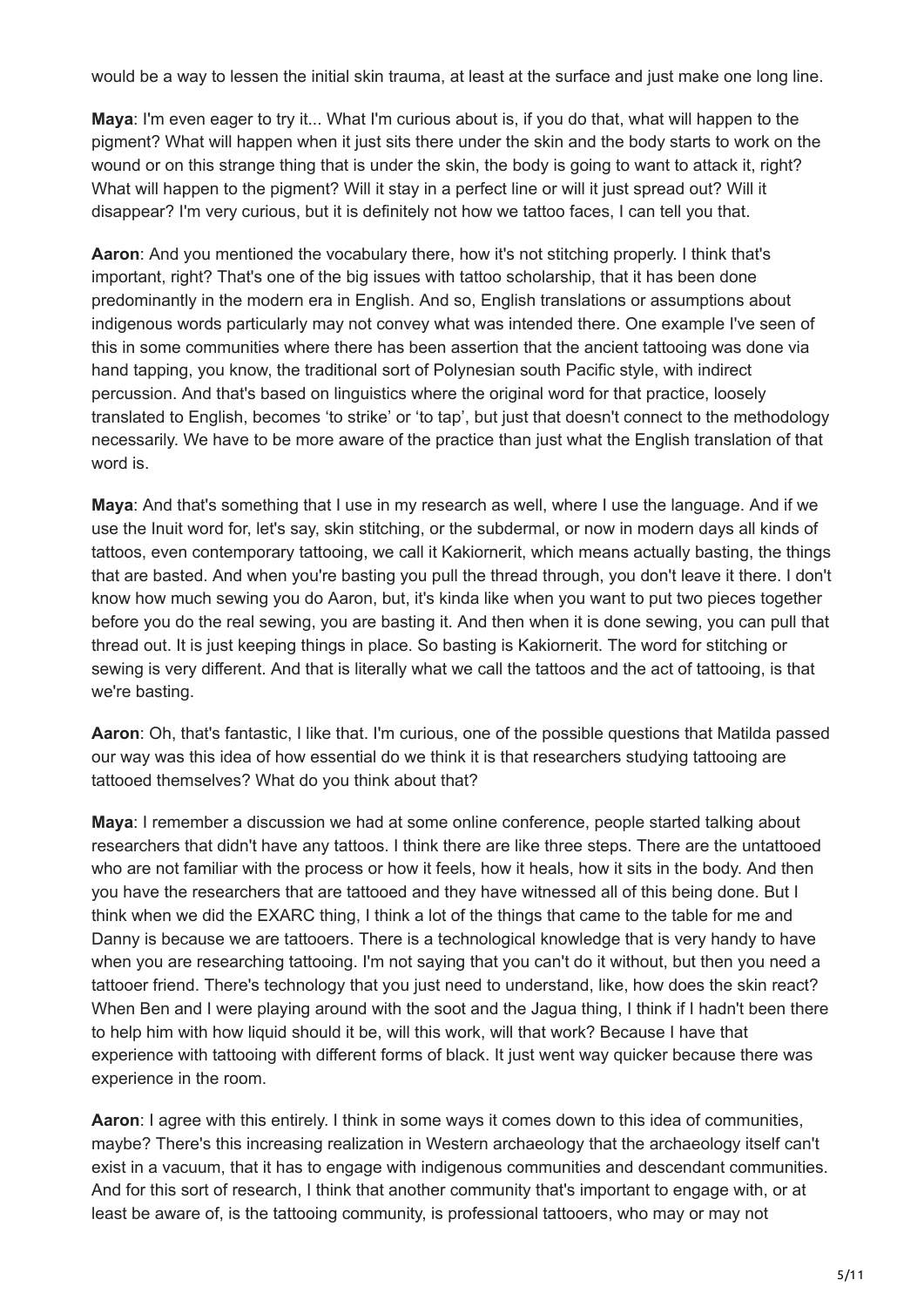themselves be indigenous, but who have experience and firsthand knowledge. You divided it sort of into groups and I think the classic example of that first group, as you go back 50, 60, a hundred years and you have these examples of archaeologists suggesting that 'this bone has pigment on it because the tattoo went so deeply that it scarred the bone'. That should set everybody's teeth on edge. No one who has ever received or even seen a tattoo be given should even pause to consider that that might be possible. And those same people then trying to identify the tools from my end of things. It was just sort of pulling sharp, pointy objects out of the archaeological record and going, well, this pointed flake was used to tattoo the skin so deeply that the skull had patterns pounded into it... No, that absolutely is not what happens. Now at the same time I have experienced an interesting thing on the outside of this, which is, how tattooed do you have to be, to be part of the tattoo community? How visible do your marks have to be? I am tattooed, but not visibly heavily I think by comparison to a lot of people out there. And so engaging with the modern tattoo community has at times been difficult for me because of that.

**Maya**: I can imagine, because in the tattoo community there is a culture of group division too. Tattooers with no tattoos, that's just a no-go, nobody trusts them. But also, tattoo scholars or researchers or tattoo nerds, who are not tattooed at all, I think the tattooers will also go one step back and kind of like, who are you? What are you doing? We are a very misunderstood people and there's so much misunderstanding. Well, you can imagine when there's a lot of misunderstanding to the history of tattooing and the source of tattooing, then there's still also a lot of misunderstanding around modern tattooing. And if you look at Matt Lodder's work, there's a lot of myths out there about tattooing and also about tattooed people.

**Aaron**: For those listening, who may not know. Matt Lodder is in the UK and has done this fantastic history where he's put together this sort of newspaper headline idea of 'Tattoos are not just for prostitutes and sailors and criminals anymore. They're now broadly acceptable across society.' And he's tracked that same headline back for what a century, more than a century. For over a century, the news media has been saying, hey, it's not just prostitutes and criminals who are tattooed, everybody's getting them. How many times can that be said before we sort of collectively realize that, but at the same time, I guess it sells papers, right?

**Maya**: It's kinda like with the wolf, you know, everybody loves the wolf, but nobody wants it near their home. We are open-minded, we don't mind that there are tattooed people in our workplace or whatever, however, if they look criminal, like have facial tattoos or whatever… It's so interesting to me, how there is a border for how much tattooing is acceptable and not acceptable. I have facial tattoos, but they are Inuit tattoos. When I meet people it's very interesting to me that a majority of the people actually understand that it is something tribal. They're just not sure where it's from and I've had the weirdest questions, like, are you married to a Polynesian prince or...

## **Aaron**: To which I assume you say yes!

**Maya**: Of course. It's like nobody doesn't care about tattooing. Everybody has an opinion and everybody has an idea. And when those people then are researchers and say in various mummies groups around the world where researchers are busy with every aspect of these mummies, then you have also speculation on the tattoos, but it's usually done by people who are not researching tattoos on the daily and are not tattooed, are not interested in tattoos as such. They just approach it with the interest of the mummies and that's it.

**Aaron**: This whole thing has become very niche, right, this archaeology, history of tattooing? I feel like in a lot of ways I sort of staggered into this thing accidentally, back 10, 11 years ago. I just finished this paper and I thought, okay, I don't think I have anything else to say about this. I need to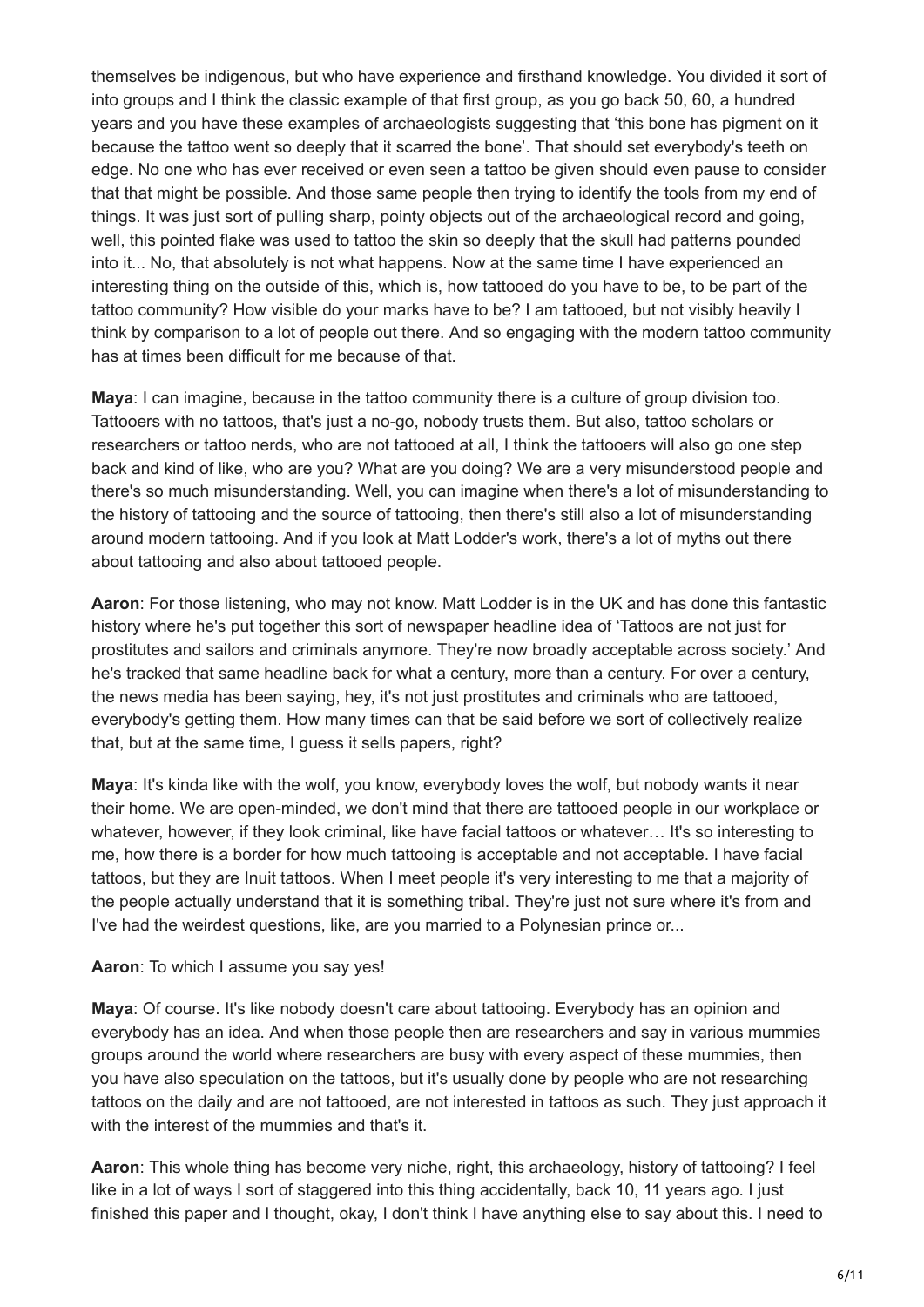move on to other things. And there keep being new things to say and that keeps it really interesting from an intellectual and academic standpoint, but I think it also speaks to how little we still know, comparatively, about these practices.

**Maya**: Yes. Researching immaterial culture is also fairly new. It's always been there, but it's getting so much space now, especially in the indigenous communities, like my own, there's suddenly a space in the museums. Tattooing gets an entrance to quote unquote real science, and I feel like people like us, there's getting more and more space for it. It's very interesting how that is opening up next to, or parallel with the interest in the immaterial cultural heritage from north America. I'm not sure how long ago or when it happened in the Pacific, where they have been reviving their tattoo practices for more than 30 years. But in our neck of the woods, it's so new still, and it's somehow going super fast and somehow still met in the academia with like, are you guys for real ? And we are, we are so real!

**Aaron**: On the other hand to that, like you say, it's moving fast. There's a lot of people that are interested in, there's a lot of young people that are interested in it. I get several emails a month, I know you do as well, from undergraduates or graduate students who are like, hey, I want to get a PhD in tattoo archaeology and I'm like, hey, good luck with that. That is not a thing we can do vet! Go be one of Matt's students, that's the best advice I can give anybody. There's this enthusiasm for it that I think in many cases doesn't translate to necessarily research ability or clarity. Like as you and I are talking about this, we've been reading cumulatively for 15, 20 years each on this thing. And it's a lot of knowledge, it is a lot of water under the bridge. There's a lot of things they're sort of tucked away onto Google drives and Facebook Messenger chats with Ben and things like that. But then for younger people doing it, they don't necessarily have that background. I feel like in some ways this discipline is sort of starting to retread itself, where we're starting to see articles come out that are just, you're like, hey, I thought so-and-so said that 15 years ago, maybe, maybe not. It's hard, because you don't want to dampen that enthusiasm. One of my stories for how I got interested in this, and I've told this in a number of different venues is, as I was building this idea that ancient Native Americans in north America were tattooing, and that we could find this archaeologically, I approached one of the old gray beards, the old silver back, white male academics from the region and mentioned this to them and said, you know, I think this is a thing. And he harrumphed at me and said something along the lines of, you know, there are more graduate students with tattoos of ancient art than there were tattooed people in the ancient world. He's a hundred percent wrong about that for starters, but also, that sort of approach, that sort of response from the people who have been doing it longer is totally wrong, is totally inappropriate. It's contingent on us to instruct them in the best way that we can.

**Maya**: Yes, I agree and that's why when those grad students are approaching me with, I would like to write a thesis on Inuit tattooing, I always ask, which part? It's not just one thing, it's a thousand things and each one of them is like a PhD on its own. It's like we're building a community of people who can help understand what tattooing is, why it is important and how we did it and they can build on that research, hopefully. But there's also another aspect I would like to put on this, Aaron, that next to the research, which is now only really getting out there and all the before mentioned debunking of articles from the past - and not always the super past, quite recent even - at the same time, you have the revival starting up between 10 and five years ago in many places of north America. It's kinda hard, both to do research, disseminate and create an understanding amongst the peoples where the tattooing comes from, while they're already reviving.

**Aaron**: Well, you mentioned community. I think that's sort of a critical part of this as well. I definitely feel that way about the community of tattoo researchers, or whatever the heck we are, that I feel there's this sort of idea of 'the rising tide floats all boats', being basically that none of us are in this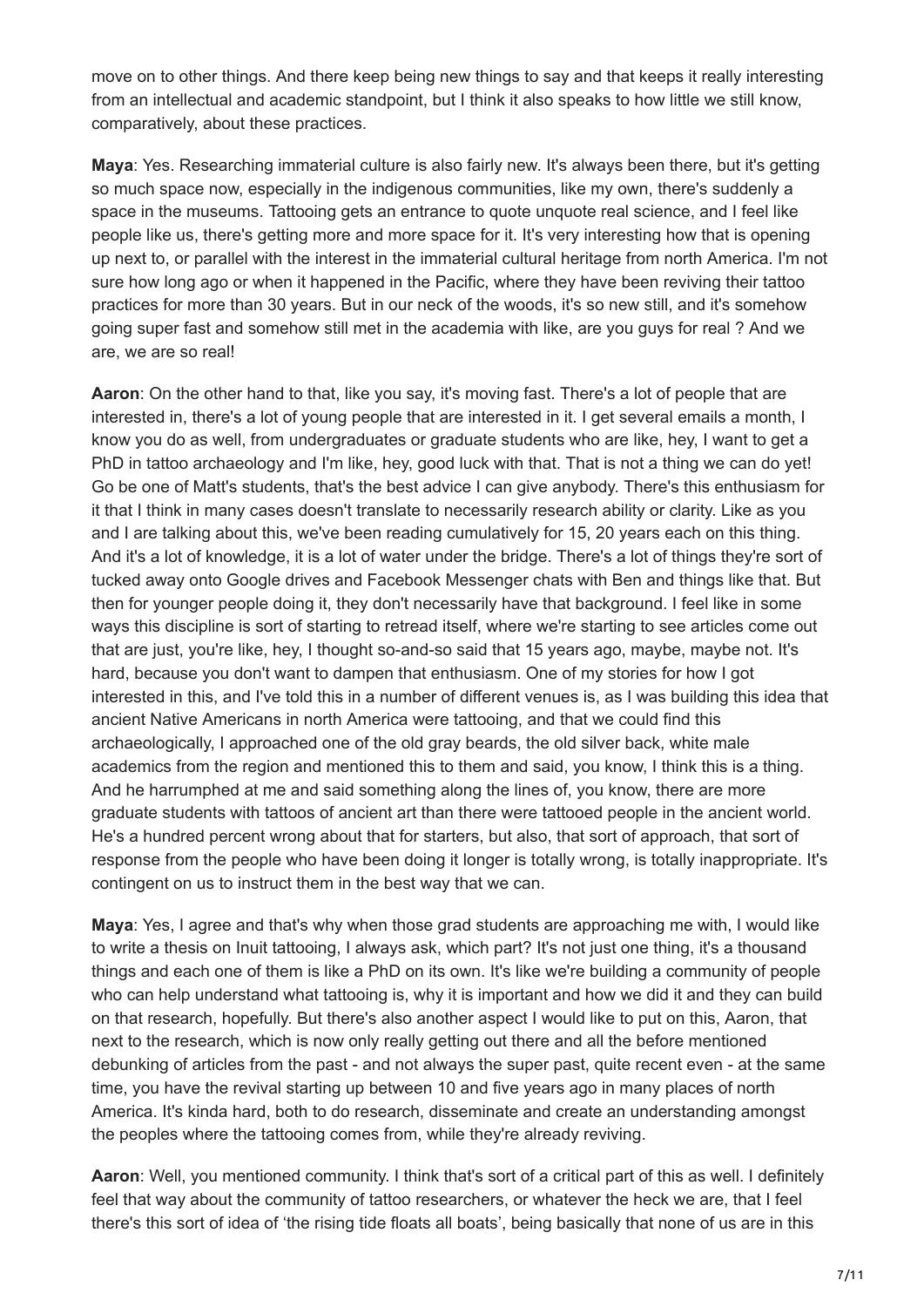alone. If we have a question or if we think we're on thin ice, there's this community of people to reach out to and I like that. We're starting to see that in the academic papers that there's more than one author, that there's a string of authors that include indigenous voices and professional tattooers. I like that it's not just sort of the solitary figure on the hill anymore. And that there's this broadening of the community and this acknowledgement that we are more collectively than we are apart.

**Maya**: Absolutely, but I think we all more or less started alone though and if we mention Ben again, who's been doing this for twenty-five years, he was quite lonely in the beginning. I was just talking to him the other day, how happy he is about having this community and how much our ideas are growing because we are in contact all the time. It's priceless to have this, it's so valuable, this community.

**Aaron**: And at the same time I think it's really important to then get these ideas out there. At a certain point we're shouting into the void. You and I can have this incredibly significant conversation on Messenger, where we solve everything. But unless we get that out in the world it's not doing anybody else any good. And then we're more prone to be grumpy about other people saying things because, well, 'don't they know what we said in our Messenger chat. No, they don't because we never bothered to put that out on the EXARC blog or in an open access article or anything like that. If you look at the studies of tattoo archaeology, most of them are not open access. And that just cuts out a lot of people from ever having any sort of connection to, or visibility to that science or that discovery or that find. That's one of the things I'm really hopeful about our experimental study that we did this last year is, I love the idea of it being in the EXARC journal, which is open access and so people all over the world, regardless of where they are, related to academia or professional tattooing can see that and can ask us questions about it and tell us we're full of crap or whatever it is they need to tell us about those things. They can reach us via that article.

**Maya**: Social media has also changed this a little bit. Both you and I are in contact with way more people now than we were before. We started being open about working with these things on social media and archaeologyink is super important, the Instagram page where there's so many followers and it is so beautifully democratic too. Everyone who knows something about a specific subject can weigh in, or, just ask: Maya, can you say something about this? So it becomes like a conversation where we can also measure the knowledge and understanding of tattooing from the public that we are not in contact with on the daily. And because we did this for a long time, it's kind of hard to remember what it's like, not to understand what we are understanding now. Social media is fantastic and super awful at the same time.

**Aaron**: It is also super exhausting !

**Maya**: It is, absolutely. And if there was false deposits into the knowledge bank before, with all the academic articles and stuff, it is tenfold on social media!

**Aaron**: That's a great point. I can't count the number of times I've seen that photo of the Nazca mummy, with the text accompanying it that says that ancient Andeans tattooed using squid or octopus ink. That's just repeated as fact and there is zero proof for that in the historical or archaeological record.

**Maya**: I could do a whole podcast on things that are said about Inuit tattooing, about the meaning, about when people got tattooed and it so quickly becomes truth, because it's shared and shared and shared, repeated, repeated, repeated. It's kinda worrisome, but at the same time, it gives us the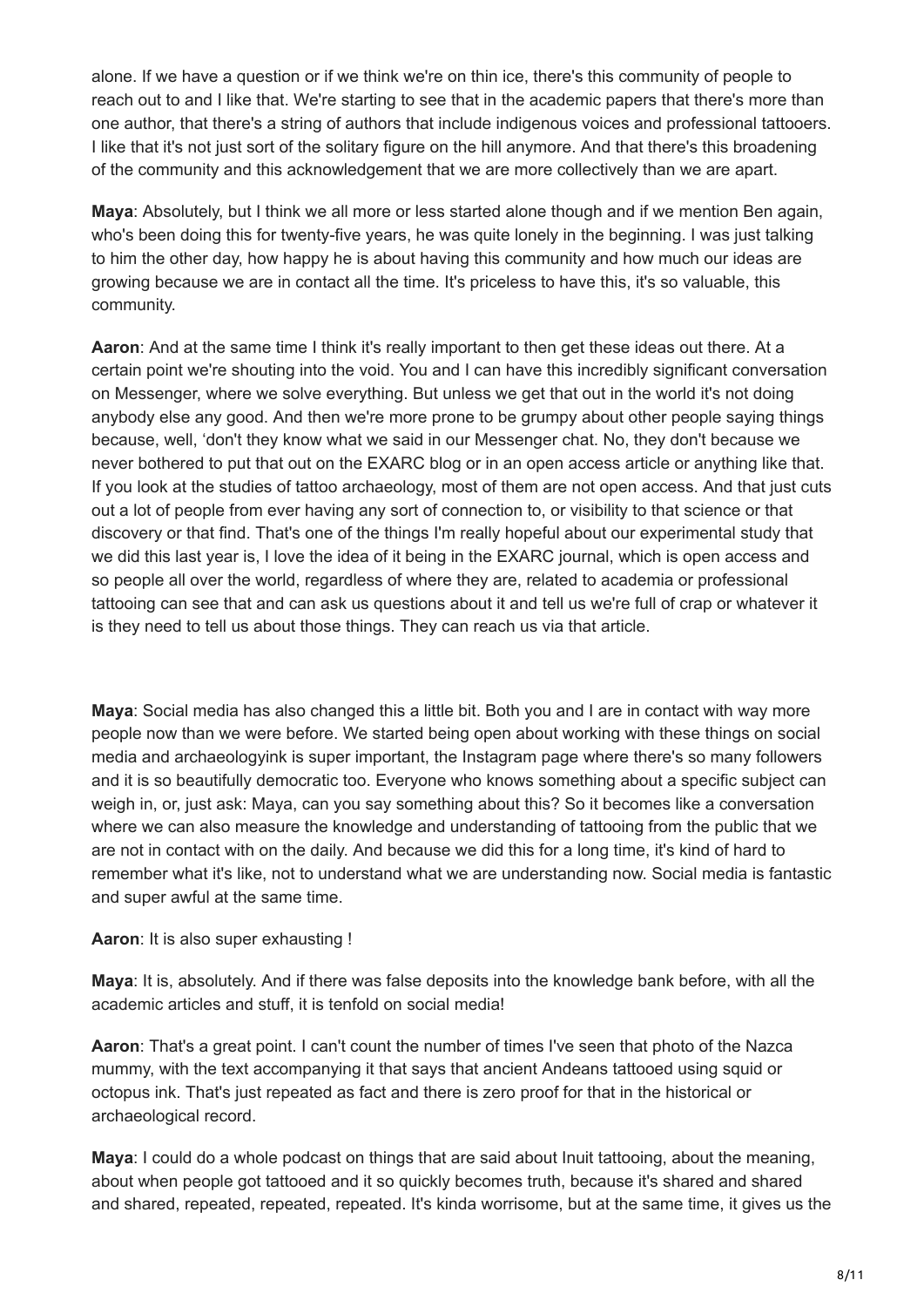chance to speak directly to people and not only through articles, although the articles are super important. You wish that they would be more accessible for more people. Not just hiding in a corner somewhere.

**Matilda**: Unfortunately, I really wish I could just keep listening. You obviously can't see me, but I've been sitting here nodding and laughing. This is an amazing discussion. Thank you both so much. But unfortunately we do have a bit of a time limit and we had a couple of questions from people, actually one of them really relates to what you were just saying. So they ask about finding or obtaining books on the subject of ancient tattoos or tools or designs. So for those people who do want to start looking into the subject, do you have any kind of references or materials that you would recommend they start with?

**Aaron**: As our friend Ben has recently said, the best books on tattoo history are being written right now. And that presents sort of a problem, self promotion, Ancient Ink, that Lars Krutak and I edited, is sort of a first dabbling of our toes in the water of ancient tattooing and, disclaimer, it's pretty academic. It's not written for the public necessarily, but there's a lot of archaeological information in there. In each area, in any given area of the world, there are sources that today, with the internet, are more accessible than they've ever been, or you don't have to put on gloves and go into a library to look at that 15th century Spanish account anymore. But finding those things can be really difficult. There is no, that I know of, single bibliography or source to go to, to make this happen at this point.

**Maya**: I have to say that, doing tattoo research is like reading articles for six hours to sit with one sentence that may or may not check out. It takes a lot of time and one has to be super able to kind of scrape off all the things that we talked about, all that false information and ideas like a colonial, eurocratic Christian approach to tattooing or to tattoo descriptions. There's so much that one has to weed out from the text, but it's certainly doable. We did it, so anyone can do it.

**Aaron**: The bibliographies of Ancient Ink for sub-Arctic north America, the bibliography of Drawing with Great Needles. For Europe, the bibliography of Jane Caplan's Written on the Body. But it's not going to be spoon-fed to anybody. The problem is that there's these 50 page bibliographies and you're really gonna have to sort through them to find what it is you're looking for.

**Matilda**: Thank you for that.They've got two more questions from people that they sent in. One of them, I feel like you should be able to answer, if there are certain traceological or usewear features that might indicate a tool's usage for tattooing apart from, of course, the preserved pigment. For those of you who are unaware, by the way, both Maya and Aaron have been involved in a massive experimental project, funded by EXARC, looking at tattooing. However, I believe you were looking more at the skin rather than the tools, is that correct? But can you say something about usewear on tools?

**Aaron**: Absolutely, that's sort of been where I've been hanging my hat a little bit in the last couple of years. Tools used for tattooing should have a distinctive tracewear signature, that is different - in differentiatable - from similarly looking tools that were used for making baskets or decorating pottery or piercing hides. At least for single point bone tools, we now know what that looks like and that's thanks to Christian Gates St-Pierre in Montreal, who did an experimental study recreating bone tools and then using them to tattoo pig skin for up to an hour. And then looking at the specific tracewear signatures that that created. More than anything in the case of single point bone tools, it's the depth of that wear. It's the extent of the polish and the reshaping of the tip that differentiates it from other tools that might be used on soft surfaces or fresh hides. One of the things about this though, is that that has since been sort of reappropriated in certain studies, where people have assumed that that same tracewear signature will also then be useful in evaluating toothed bone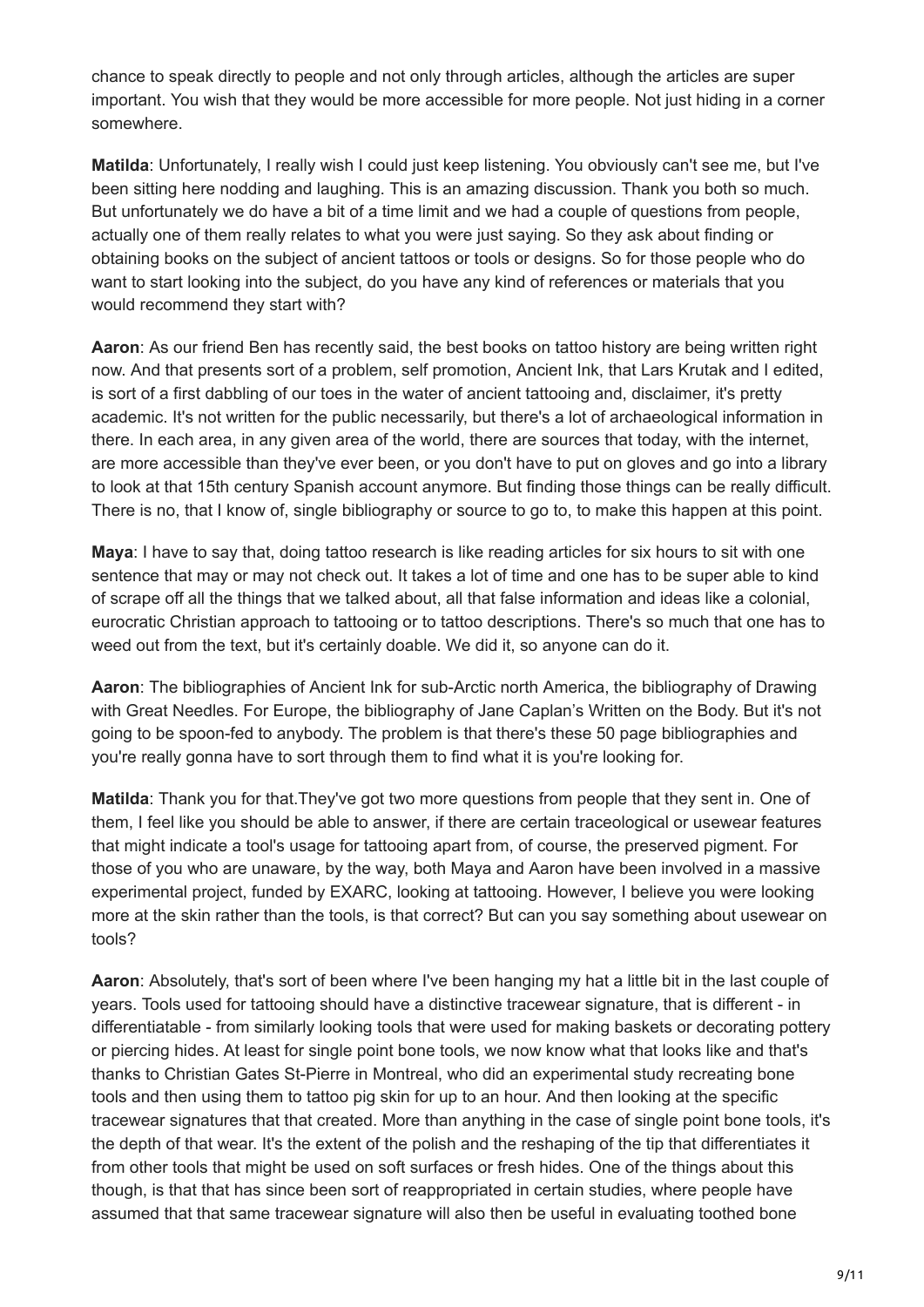tools that are struck into the skin, that are hammered into the skin or will be the same for copper single-point tools. There needs to be more experimental testing still. No one has done experimental testing with, for example, toothed bone tools to see what that actually looks like and if it is different, it may be the same, it may not. There's also been some really interesting studies from the Pacific of obsidian flakes - sometimes called gravers - the authors believe, based on their experimental work again, were used to shallowly pierce skin rather than being used to butcher skin or score bone or any of these other things. So the short answer is yes, there are absolutely tracewear signatures that we should be able to identify.

**Matilda**: Perfect, nice, the answer we like to hear. So the final question is a little unrelated to what we've been talking so far, but perhaps one of you might be able to answer it. Is there any information on possible archaeological evidence of ancient Israelite ink or perhaps biblical references to ink, for example?

**Aaron**: Not archaeological that I can think of immediately. But again, that's not my field of archaeology. So, it's possible that there is something in the grey literature or the site reports that I'm not aware of. There is evidence from the periphery, particularly from Egypt, of course, direct archaeological evidence and some hypotheses about tools. And I've seen some really interesting and thoughtful studies on a discussion in biblical literature of tattooing and what was banned and why, and even in some cases misperceptions today about what those documents actually said or actually did. But I'm afraid I can't speak to it with any expertise.

**Maya**: No, me neither, but I remember there is some girl somewhere who's researching tattoos from Christianity and I don't know if she goes before Christianity, but there is also something about tattooing in Israel.

**Matilda**: As a final question to both of you, to kind of round things off. What are your plans for the future and how do you think that the EXARC community who are listening in, help to make a difference in regards to those points that you discussed today? So perhaps Maya, you want to go first?

**Maya**: Well, I'm actually planning on going back to school, not quite sure if I will end up doing a master's or a PhD, but I will stick to Arctic tattooing. And next to that, I will continue to play around with tools and stuff with Aaron and with Ben. And we'll see where that takes us. And I will finish the Oxford thing, of course.

**Aaron**: Maya and I both have several chapters in a forthcoming volume on the archaeology of tattooing and body modification that may be two years out from print at this point, through Oxford University Press. It's going to be in their handbook series, I believe. I critically have to finish those chapters. That is one of the biggest things I have to do. We're hoping that our study will make it into the EXARC journal, to come out this fall. Both Maya and I and Danny are writers on that. There's a project on Ötzi's tattoos that follows up on that study. Maybe in the next year or two, I'm hoping to get into a couple of European collections to look at tattooed mummies and to document them using non-destructive alternative digital imaging technologies and see what we might learn there.

**Maya**: I could add to that that I am also part of the mummy research group of the National Museum in Greenland and looking forward to that opening more up, so I can start analyzing and documenting tattoos on mummies from my homelands. I'm very excited about that.

**Aaron**: And just quickly for the EXARC community, I know that a lot of the EXARC members are based in Europe and are engaged in living history sorts of settings, open-air museums. I would love to see tattooing and these sorts of practices that don't survive well in the archaeological record,